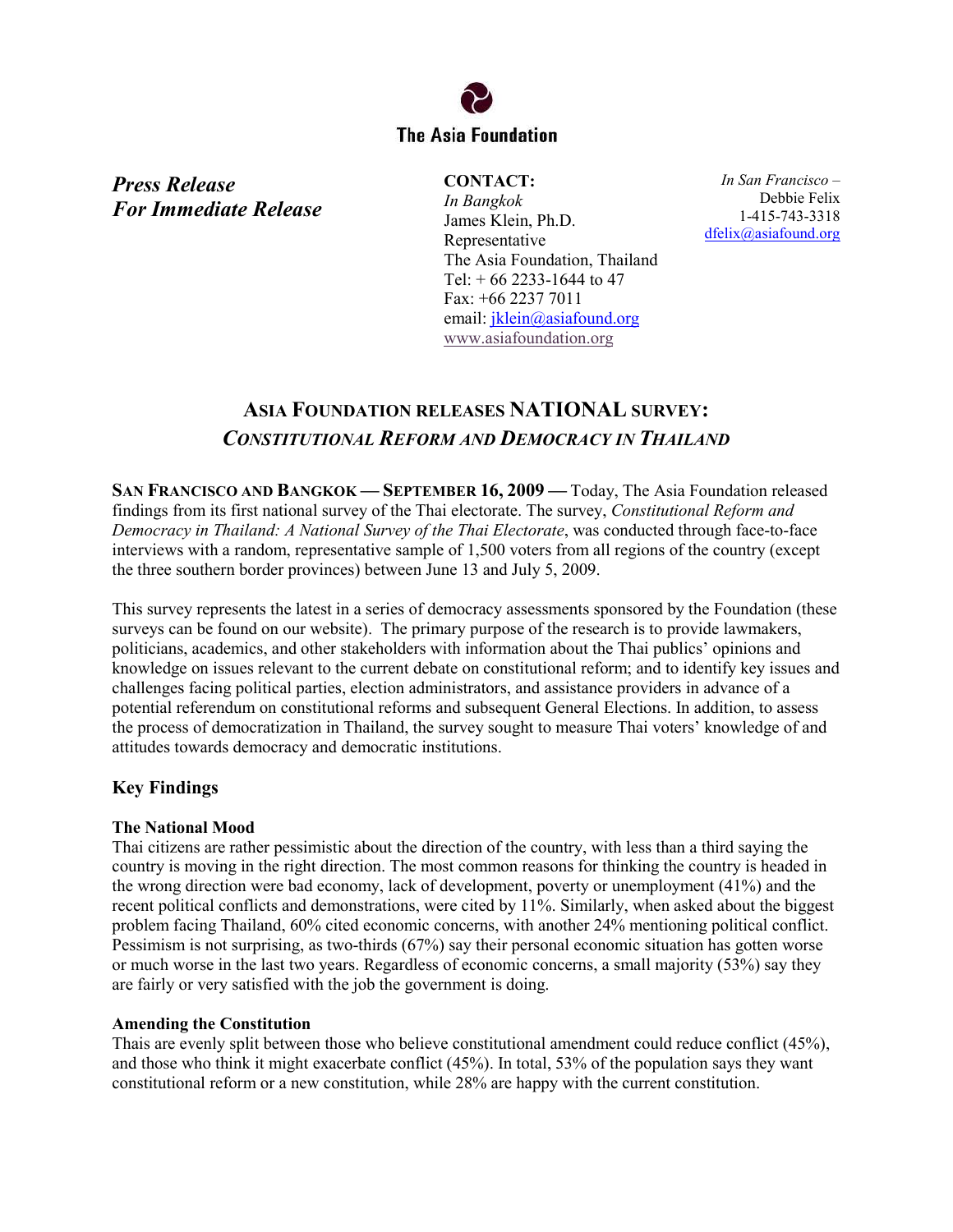When asked how the Constitution should be amended, 67% say amendment should be drafted through a participatory process that involves ordinary citizens; 10% say amendment should be done by Parliament alone, and 16% thought changes should be drafted by a committee of experts. Regardless of method of amendment, an overwhelming majority (84%) believes that a new or revised constitution should be ratified through a referendum. Regarding the timing of elections, 53% think elections should be called before the end of the current term—with respondents split as to whether the elections should occur as soon as possible (23%) or after reforms have been made (30%)—while 43% favor waiting until the term of the current government expires.

#### **Election Reform Issues**

Most Thais across the political spectrum reject impunity for powerful people, even if it means an increase in political conflict. Only one in five (21%) think politicians convicted of crimes should be pardoned, and 57% would support revoking the pardons granted by the military coup-makers in the 2007 constitution.

Thais feel their interests in government are better represented through elections than appointments, and express the desire to be more involved in the political process. Only a quarter of citizens (25%) support the shift from an elected senate to a partially appointed senate mandated in the 2007 constitution; 63% say they prefer the system described in the 1997 constitution, and 6% want to eliminate the Senate entirely. Additionally three-quarters (74%) reject the proposal to reduce the number of directly elected MPs and replace them with MPs selected by functional groups or independent institutions. When asked about the most appropriate system for electing MPs to Parliament, half (50%) of the respondents opted for the current mixed system, with 45% preferring smaller single member districts; and 54% would drop the party-list system in favor of single member districts.

### **Decentralization**

A substantial majority (69%) of respondents are in favor of shifting some power from the national to the local level, and directly electing provincial governors. When asked specifically, 75% say they prefer choosing their own governor through direct elections. In those places that already have elected governors, voters liked their governors twice as much as residents of provinces with appointed governors.

#### **Democracy in Thailand**

Thais have a deep and nuanced understanding of democracy. When asked about the characteristics of a democracy, almost half (48%) describe democracy in terms of rights or freedoms, and more than a third (36%) associates democracy with participation, elections, and majority rule. Just 9% could not provide any characteristic of a democracy, the lowest rate we have ever recorded on this question. A strong majority of Thai voters (68%) recognize that political conflict is a normal part of the democratic process, and that it can be difficult to come to consensus or make decisions, but still overwhelmingly support democracy (95%) as the best form of government.

#### **Democratic Values**

The Thai people are significantly more politically tolerant than the publics in other Asian countries; 79% would allow meetings of unpopular parties in their area, just 6% said that a friend joining an unpopular party would end the friendship. Additionally 80% of Thais say people are free to express their political opinions.

#### **Political Interest and Efficacy**

Almost three-quarters (71%) say they are somewhat or very interested in politics, which is high by regional standards. The political turmoil of the last three years has not turned off voters, with 83% saying their interest has grown or stayed the same, while just 17% said their interest had decreased. Thais are divided on their opinion as to whether or not the government cares what they think, with (55%) believing the government does not care, and (43%) believing it does. When asked specifically if their opinion could influence government decision-making, 80% said it would have very little or no influence on government decision-making; and just a third (33%) believed their MP addressed their major concerns in Parliament.